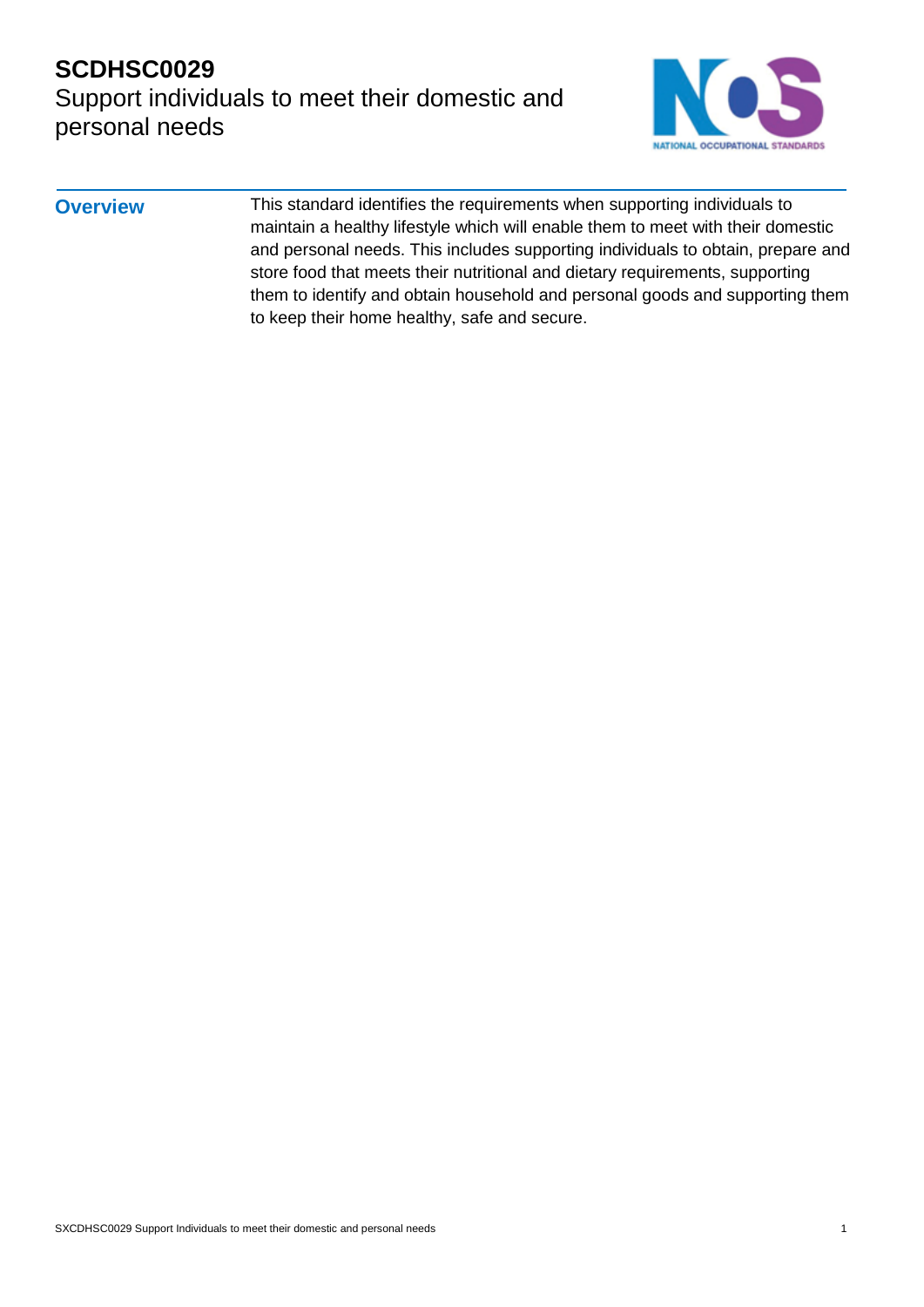Support individuals to meet their domestic and personal needs

### **Performance criteria**

| Support individuals in the preparation of food that meets their nutritional<br>and dietary requirements |  |
|---------------------------------------------------------------------------------------------------------|--|
| You must be able to:                                                                                    |  |
| P <sub>1</sub><br>support the individual and key people to understand the                               |  |
| individual's dietary and nutritional requirements in terms of food and                                  |  |
| drink                                                                                                   |  |
| P <sub>2</sub><br>support the individual and key people to identify healthier food and                  |  |
| drink options that meet the individual's dietary requirements                                           |  |
| P <sub>3</sub><br>contribute to identifying how the food and drink required by the                      |  |
| individual can be obtained                                                                              |  |
| P <sub>4</sub><br>carry out your role in the <b>preparation</b> of food and drink to meet               |  |
| the individual's nutritional and dietary requirements                                                   |  |
| P <sub>5</sub><br>work in ways that promote active participation to enable the                          |  |
| individual to prepare food and drink safely, hygienically and in ways                                   |  |
| that will reduce the risk of food-associated illness or infection                                       |  |
| P <sub>6</sub><br>contribute to reviewing the arrangements for meeting the                              |  |
| individual's nutritional and dietary requirements                                                       |  |
| P7<br>work with the individual and key people to implement any changes                                  |  |
| required                                                                                                |  |
| P <sub>8</sub><br>highlight to the individual and key people the potential risks to the                 |  |
| individual of consuming food and drink which does not meet their                                        |  |
| nutritional and dietary requirements                                                                    |  |
| complete records and reports on how well the individual's nutritional<br>P <sub>9</sub>                 |  |
| and dietary needs are met, in accordance with legal and work                                            |  |
| setting requirements                                                                                    |  |
| Support individuals to obtain household and personal goods                                              |  |
| You must be able to:                                                                                    |  |
| P <sub>10</sub><br>support the individual to identify their preferences and needs in                    |  |
| relation to household and personal goods                                                                |  |
| P11<br>contribute to identifying where and how household and personal                                   |  |
| goods can be obtained                                                                                   |  |
| P <sub>12</sub><br>work in ways that promote active participation to support the                        |  |
| individual in obtaining household and personal goods                                                    |  |
| P <sub>13</sub><br>work in ways that promote active participation to support the                        |  |
| individual to store household and personal goods safely                                                 |  |
| P14<br>support the individual and key people to complete any paperwork                                  |  |
|                                                                                                         |  |
| needed to access resources or support for obtaining household and                                       |  |
| personal goods                                                                                          |  |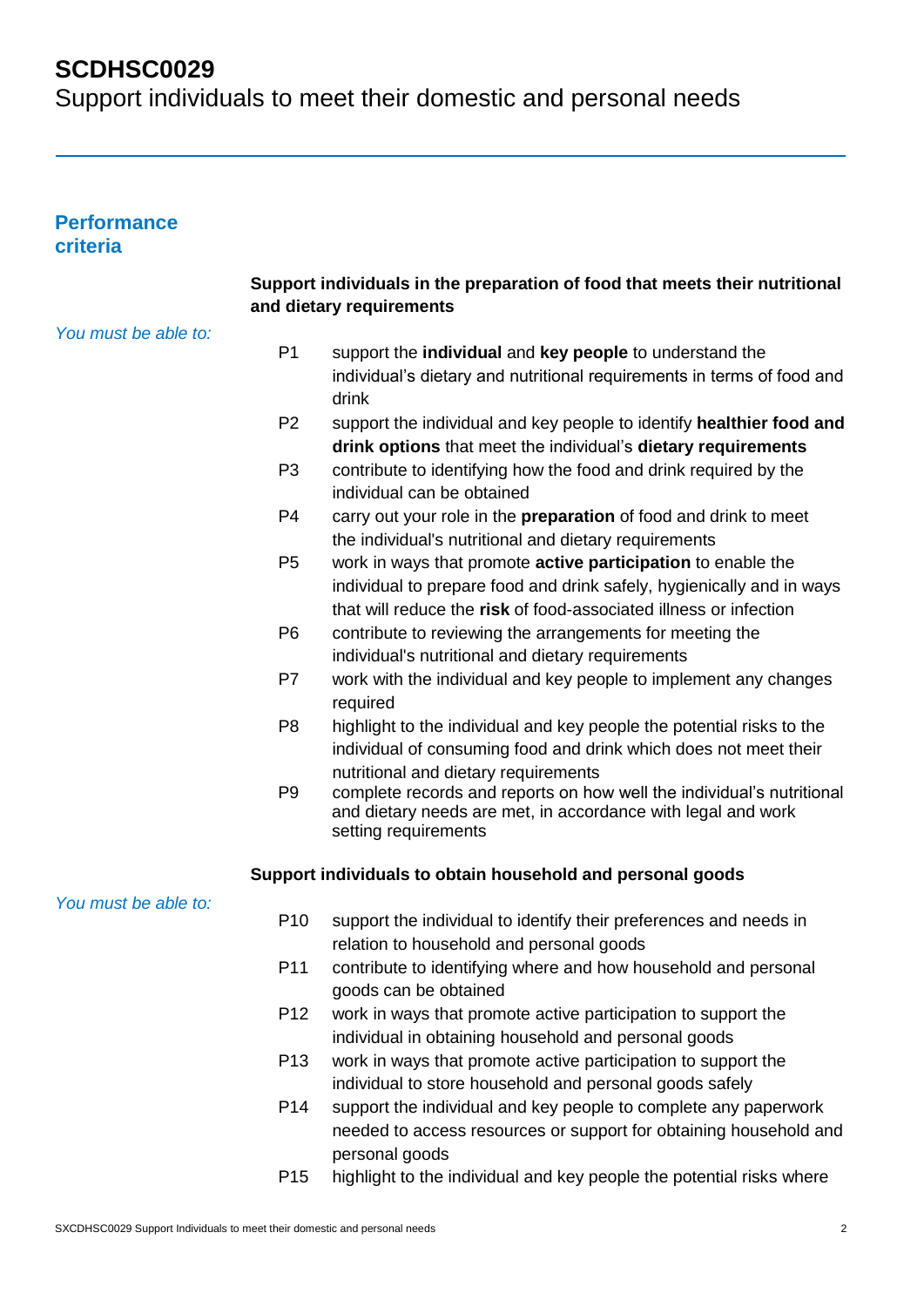|                      |                 | you observe personal and household goods being used<br>dangerously                                                                                                               |
|----------------------|-----------------|----------------------------------------------------------------------------------------------------------------------------------------------------------------------------------|
|                      | P <sub>16</sub> | highlight to the individual and key people the potential risks of                                                                                                                |
|                      |                 | obtaining personal and household goods that may cause a risk of                                                                                                                  |
|                      |                 | harm to themselves, key people and others                                                                                                                                        |
|                      | P <sub>17</sub> | complete records and reports in relation to identifying, obtaining,<br>storing and using household and personal goods, in accordance<br>with legal and work setting requirements |
|                      |                 | Support individuals to keep their home healthy, safe and secure                                                                                                                  |
| You must be able to: | P <sub>18</sub> | support the individual and key people to identify and access types                                                                                                               |
|                      |                 | of support that would help them keep the individual's home healthy,                                                                                                              |
|                      |                 | safe and secure                                                                                                                                                                  |
|                      | P <sub>19</sub> | agree with the individual and key people who will take responsibility                                                                                                            |
|                      |                 | for keeping the individual's home healthy, safe and secure                                                                                                                       |
|                      | P <sub>20</sub> | support the individual and key people to identify ways in which the                                                                                                              |
|                      |                 | cleanliness, safety and security of the individual's home could be<br>improved                                                                                                   |
|                      | P21             | work in ways that promote active participation to support the                                                                                                                    |
|                      |                 | individual in keeping their home healthy, safe and secure                                                                                                                        |
|                      | P <sub>22</sub> | highlight the potential risks to the individual, key people and others                                                                                                           |
|                      |                 | where you observe signs that the individual's health and safety is at                                                                                                            |
|                      |                 | risk in their home                                                                                                                                                               |
|                      | P <sub>23</sub> | highlight the potential risks to the individual, key people and others                                                                                                           |
|                      |                 | when you observe signs that the individual's home is not being                                                                                                                   |
|                      |                 | secured as it should                                                                                                                                                             |
|                      | P24             | work with the individual, key people and others to contribute to                                                                                                                 |
|                      |                 | changes that will enable the individual and key people to maintain                                                                                                               |
|                      |                 | the health, safety and security of the individual's home                                                                                                                         |
|                      | P <sub>25</sub> | complete records and reports in relation to the health, safety and<br>security of the individual's home, in accordance with legal and work<br>setting requirements               |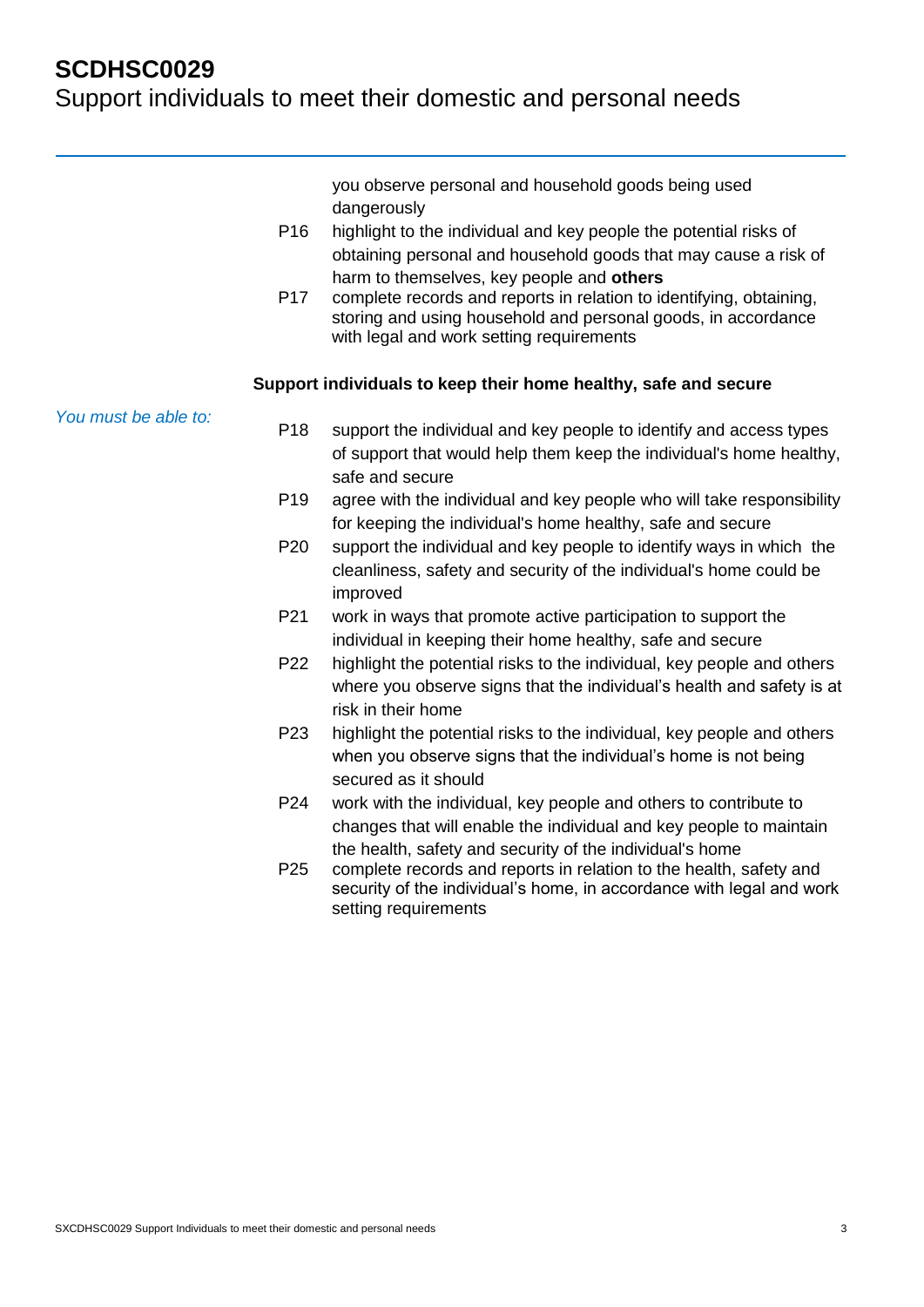| <b>Knowledge and</b><br>understanding |                 |                                                                                                                                                    |
|---------------------------------------|-----------------|----------------------------------------------------------------------------------------------------------------------------------------------------|
|                                       | <b>Rights</b>   |                                                                                                                                                    |
| You need to know and<br>understand:   | K <sub>1</sub>  | Work setting requirements on equality, diversity, discrimination and<br>human rights                                                               |
|                                       | K <sub>2</sub>  | Your role supporting rights, choices, wellbeing and active<br>participation                                                                        |
|                                       | K <sub>3</sub>  | your duty to report anything you notice people do, or anything they<br>fail to do, that could obstruct individuals' rights                         |
|                                       | K4              | the actions to take if you have concerns about discrimination                                                                                      |
|                                       | K <sub>5</sub>  | the rights that individuals have to make complaints and be<br>supported to do so                                                                   |
| You need to know and                  |                 | How you carry out your work                                                                                                                        |
| understand:                           | K <sub>6</sub>  | codes of practice, standards, frameworks and guidance relevant to<br>your work and the content of this standard                                    |
|                                       | K7              | the main items of legislation that relate to the content of this<br>standard within your work role                                                 |
|                                       | K <sub>8</sub>  | your own background, experiences and beliefs that may affect the<br>way you work                                                                   |
|                                       | K <sub>9</sub>  | your own roles and responsibilities with their limits and boundaries                                                                               |
|                                       | K <sub>10</sub> | who you must report to at work                                                                                                                     |
|                                       | K <sub>11</sub> | the roles and responsibilities of other people with whom you work                                                                                  |
|                                       | K <sub>12</sub> | how to find out about procedures and agreed ways of working in<br>your work setting                                                                |
|                                       | K <sub>13</sub> | how to make sure you follow procedures and agreed ways of<br>working                                                                               |
|                                       | K14             | the meaning of person centred/child centred working and the<br>importance of knowing and respecting each child or young person<br>as an individual |
|                                       | K <sub>15</sub> | the prime importance of the interests and well-being of children and<br>young people                                                               |
|                                       | K16             | the individual's cultural and language context                                                                                                     |
|                                       | K <sub>17</sub> | how to work in ways that build trust with people                                                                                                   |
|                                       | K <sub>18</sub> | how to work in ways that support the active participation of<br>individuals in their own care and support                                          |
|                                       | K <sub>19</sub> | how to work in ways that respect individuals' dignity, personal<br>beliefs and preferences                                                         |
|                                       | K <sub>20</sub> | how to work in partnership with people                                                                                                             |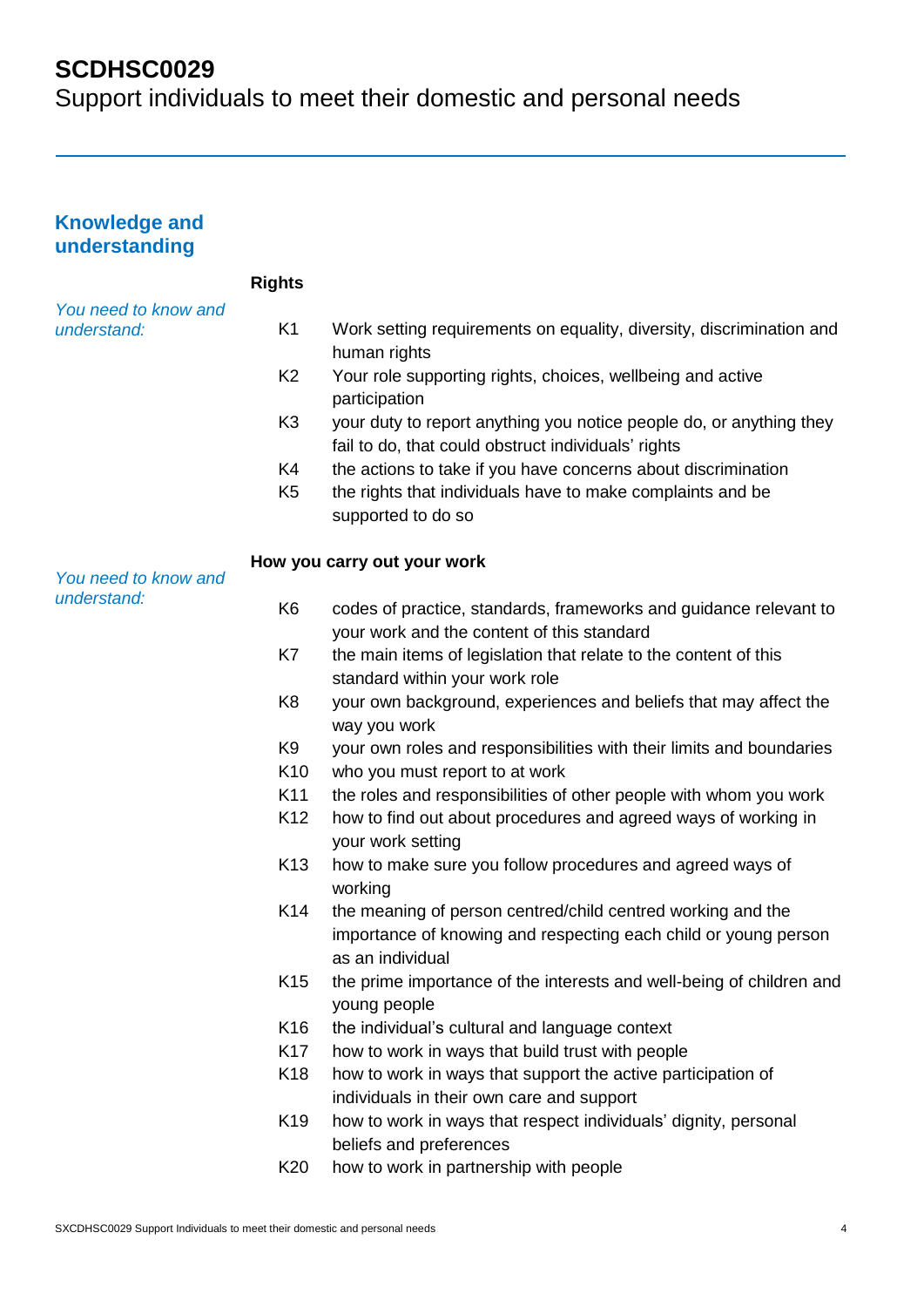|                                     | K <sub>21</sub><br>K22 | what you should do when there are conflicts and dilemmas in your<br>work<br>how and when you should seek support in situations beyond your<br>experience and expertise |
|-------------------------------------|------------------------|------------------------------------------------------------------------------------------------------------------------------------------------------------------------|
| You need to know and                |                        | Theory for practice                                                                                                                                                    |
| understand:                         | K <sub>23</sub>        | the factors that may affect the health, wellbeing and<br>development of individuals you care for or support                                                            |
|                                     | K24                    | how these affect individuals and how they may affect different<br>individuals differently                                                                              |
|                                     | K <sub>25</sub>        | the main stages of human development                                                                                                                                   |
| You need to know and                | Communication          |                                                                                                                                                                        |
| understand:                         | K <sub>26</sub>        | factors that can have a positive or negative effect on the way people<br>communicate                                                                                   |
|                                     | K27                    | different methods of communicating                                                                                                                                     |
|                                     |                        | Personal and professional development                                                                                                                                  |
| You need to know and<br>understand: | K28<br>K <sub>29</sub> | why it is important to reflect on how you do your work<br>how to use your reflections to improve the way you work                                                      |
| <b>Health and Safety</b>            |                        |                                                                                                                                                                        |
| You need to know and<br>understand: | K30                    | your work setting policies and practices for health, safety and<br>security                                                                                            |
|                                     | K31                    | practices that help to prevent and control infection in the context of<br>this standard                                                                                |
| You need to know and                | Safe-guarding          |                                                                                                                                                                        |
| understand:                         | K32                    | the duty that everyone has to raise concerns about possible harm or<br>abuse, poor or discriminatory practices                                                         |
|                                     | K33<br>K34             | signs and symptoms of harm or abuse<br>how and when to report any concerns about abuse, poor or                                                                        |
|                                     | K35                    | discriminatory practice, resources or operational difficulties<br>what to do if you have reported concerns but no action is taken to<br>address them                   |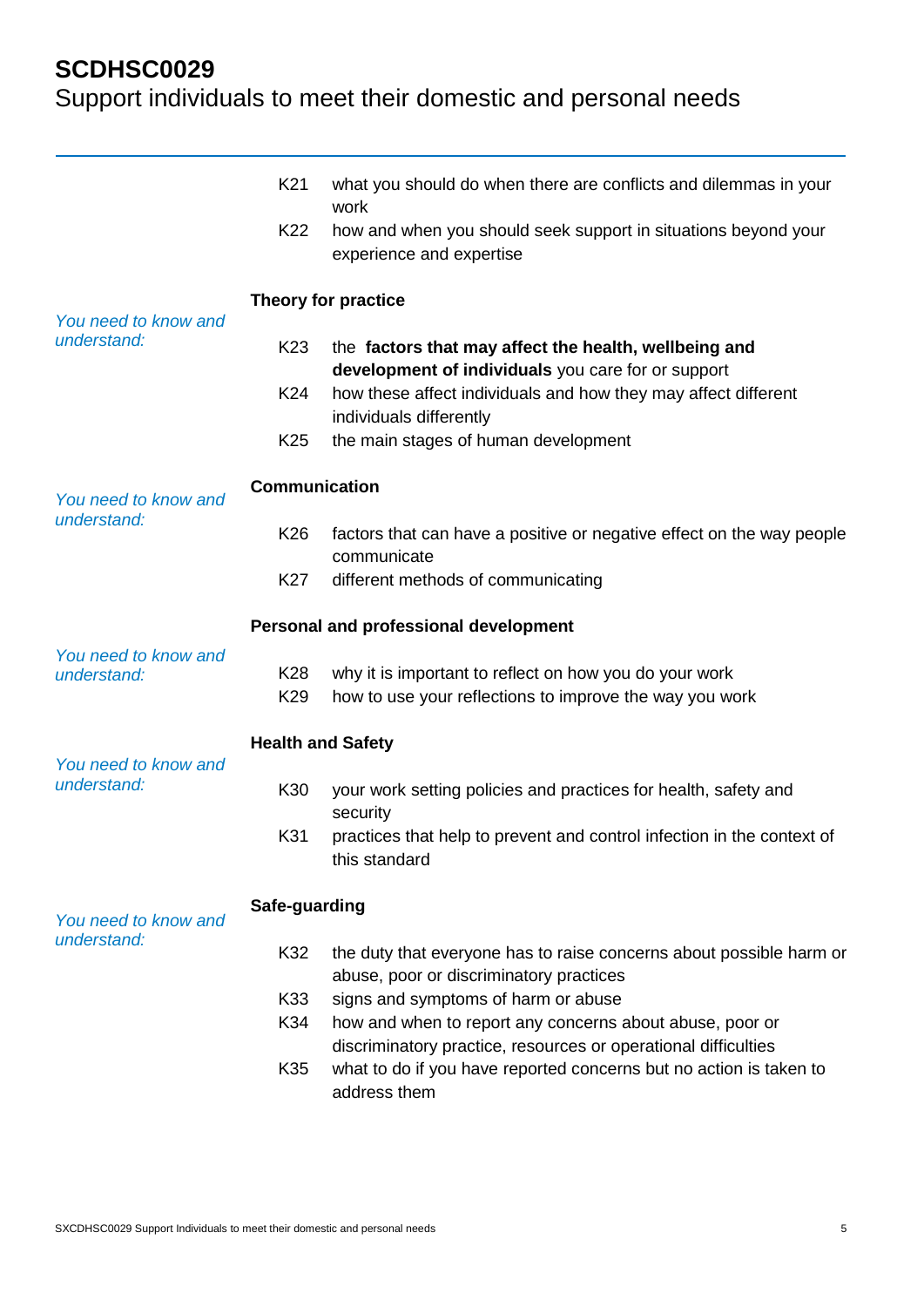Support individuals to meet their domestic and personal needs

#### **Handling information**

| You need to know and<br>understand: | K36             | legal requirements, policies and procedures for the security and                                                                    |
|-------------------------------------|-----------------|-------------------------------------------------------------------------------------------------------------------------------------|
|                                     |                 | confidentiality of information                                                                                                      |
|                                     | K37             | work setting requirements for recording information and producing<br>reports including the use of electronic communication          |
|                                     | K38             | what confidentiality means                                                                                                          |
|                                     | K39             | how to maintain confidentiality in your work                                                                                        |
|                                     | K40             | when and how to pass on information                                                                                                 |
|                                     |                 | <b>Specific to this NOS</b>                                                                                                         |
| You need to know and                |                 |                                                                                                                                     |
| understand:                         | K41             | the concept of a balanced diet and why this is important to good<br>health                                                          |
|                                     | K42             | the nutritional benefits of minimising the fat, sugar and salt content<br>of dishes                                                 |
|                                     | K43             | the nutritional benefits of starchy foods, fruit, vegetables and pulses                                                             |
|                                     | K44             | how to read and interpret food labelling                                                                                            |
|                                     | K45             | techniques for preparing and cooking dishes in ways that maximise<br>nutritional value                                              |
|                                     | K46             | the likely nutritional and dietary needs of the individual with whom<br>you work                                                    |
|                                     | <b>K47</b>      | how to prepare, store and hold food and drink safely and at the                                                                     |
|                                     |                 | correct temperature to reduce the risk of food-associated illness or<br>infection                                                   |
|                                     | K48             | the types of significant food safety hazards you are likely to come<br>across when handling and storing food and what may happen if |
|                                     |                 | these are not controlled                                                                                                            |
|                                     | K49             | why surfaces and equipment must be clean before beginning a new                                                                     |
|                                     |                 | task and the most effective ways of achieving this                                                                                  |
|                                     | K <sub>50</sub> | factors and issues associated with keeping the home of the                                                                          |
|                                     |                 | individual safe and secure                                                                                                          |
|                                     | K51             | methods of working with the individual and key people to agree the                                                                  |
|                                     |                 | food, drink, personal and household goods they want and the                                                                         |
|                                     |                 | methods they prefer to obtain and store them                                                                                        |
|                                     | K <sub>52</sub> | methods of working with the individual and key people to identify                                                                   |
|                                     |                 | healthier food and drink and prepare and store food and drink                                                                       |
|                                     |                 | hygienically and safely                                                                                                             |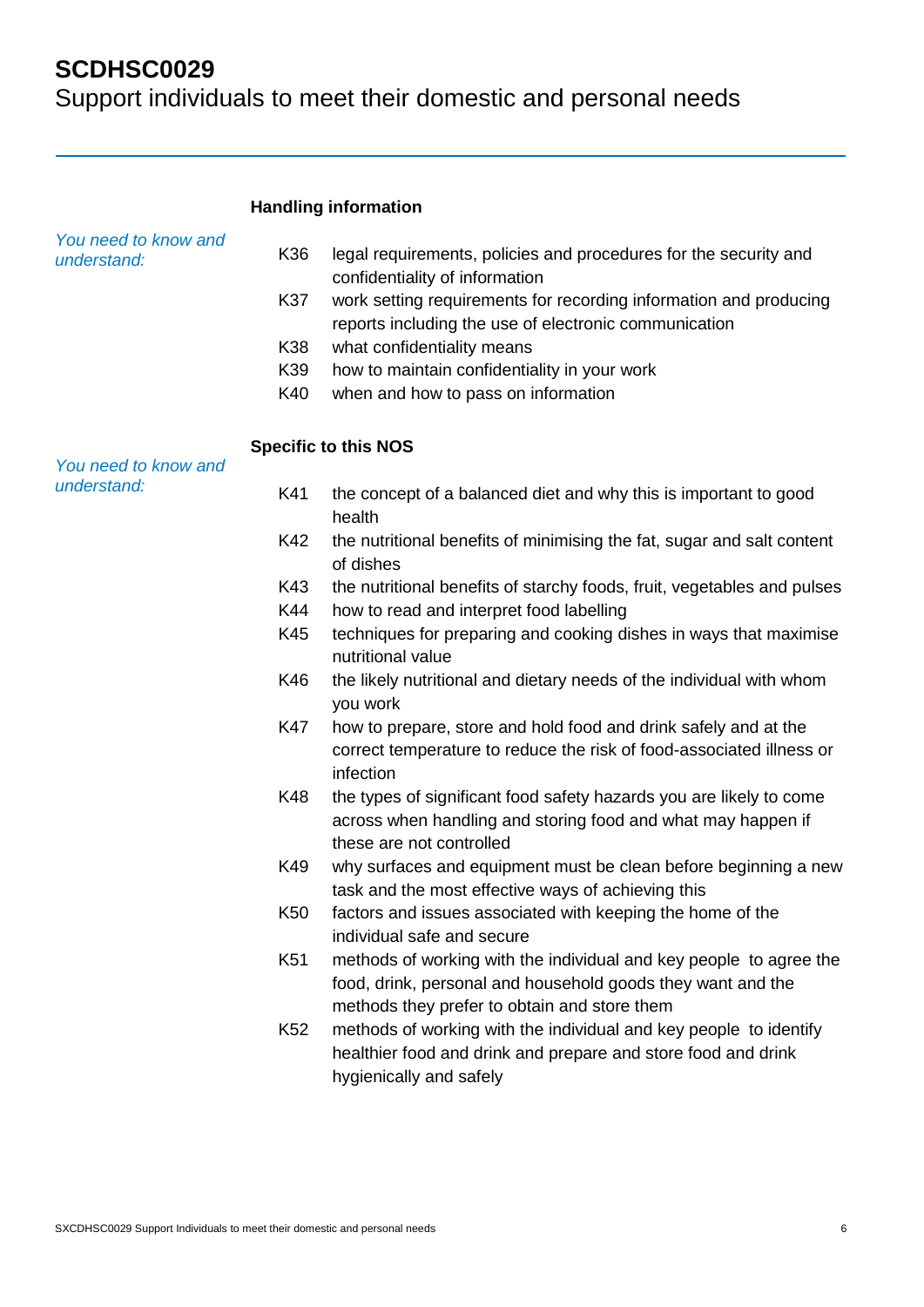Support individuals to meet their domestic and personal needs

### **Additional Information**

#### **Scope/range related to performance criteria**

The details in this field are explanatory statements of scope and/or examples of possible contexts in which the NOS may apply; they are not to be regarded as range statements required for achievement of the NOS.

Note: Where an individual finds it difficult or impossible to express their own preferences and make decisions about their life, achievement of this standard may require the involvement of advocates or others who are able to represent the views and best interests of the individual.

Where there are language differences within the work setting, achievement of this standard may require the involvement of interpreters or translation services.

**Active participation** is a way of working that regards individuals as active partners in their own care or support rather than passive recipients. Active participation recognises each individual's right to participate in the activities and relationships of everyday life as independently as possible.

**Dietary requirements** include food and drink that will provide a balanced diet, that meet the nutritional needs of individuals and that support their health and well-being

**Healthier food and drink options** include choices of food and drink and preparation methods that follow current guidelines for healthy eating The **individual** is the person you support or care for in your work. **Key people** are those who are important to an individual and who can make a difference to his or her well-being. Key people may include family, friends, carers and others with whom the individual has a supportive relationship.

**Others** are your colleagues and other professionals whose work contributes to the individual's well-being and who enable you to carry out your role.

**Preparation** here includes obtaining, preparing and storing food and drink A **risk** is the likelihood that a hazard will occur and here may relate to incorrect preparation and storage of food, drink and domestic items; infection and contamination; dangerous use of food, drink and domestic items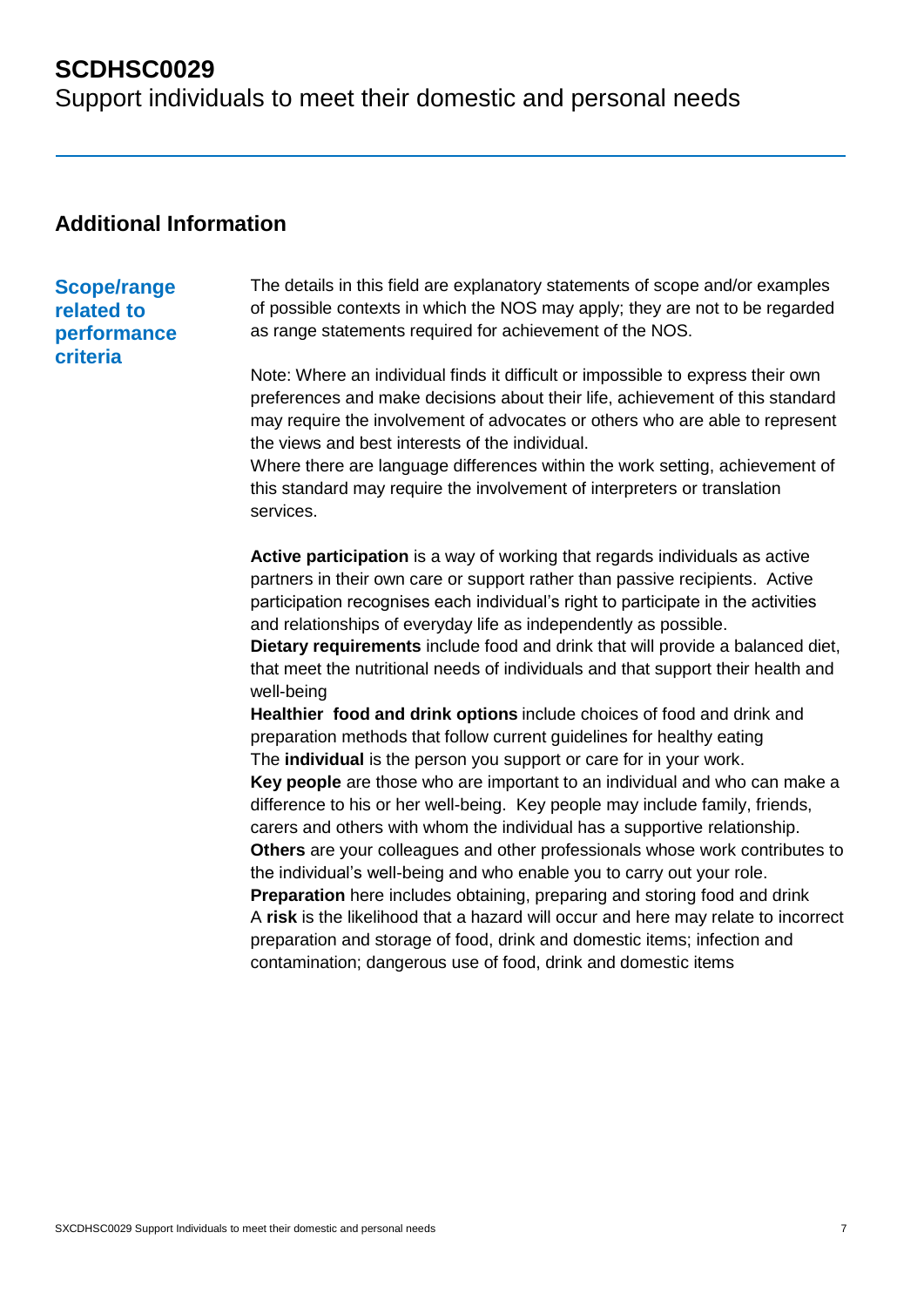Support individuals to meet their domestic and personal needs

#### **Scope/range related to knowledge and understanding**

The details in this field are explanatory statements of scope and/or examples of possible contexts in which the NOS may apply; they are not to be regarded as range statements required for achievement of the NOS.

#### **All knowledge statements must be applied in the context of this standard.**

**Factors that may affect the health, wellbeing and development of individuals** may include adverse circumstances or trauma before or during birth; autistic spectrum conditions; dementia; family circumstances; frailty; harm or abuse; injury; learning disability; medical conditions (chronic or acute); mental health; physical disability; physical ill health; poverty; profound or complex needs; sensory needs; social deprivation; substance misuse

**Values** Adherence to codes of practice or conduct where applicable to your role and the principles and values that underpin your work setting, including the rights of children, young people and adults. These include the rights: To be treated as an individual To be treated equally and not be discriminated against To be respected To have privacy To be treated in a dignified way To be protected from danger and harm To be supported and cared for in a way that meets their needs, takes account of their choices and also protects them To communicate using their preferred methods of communication and language To access information about themselves